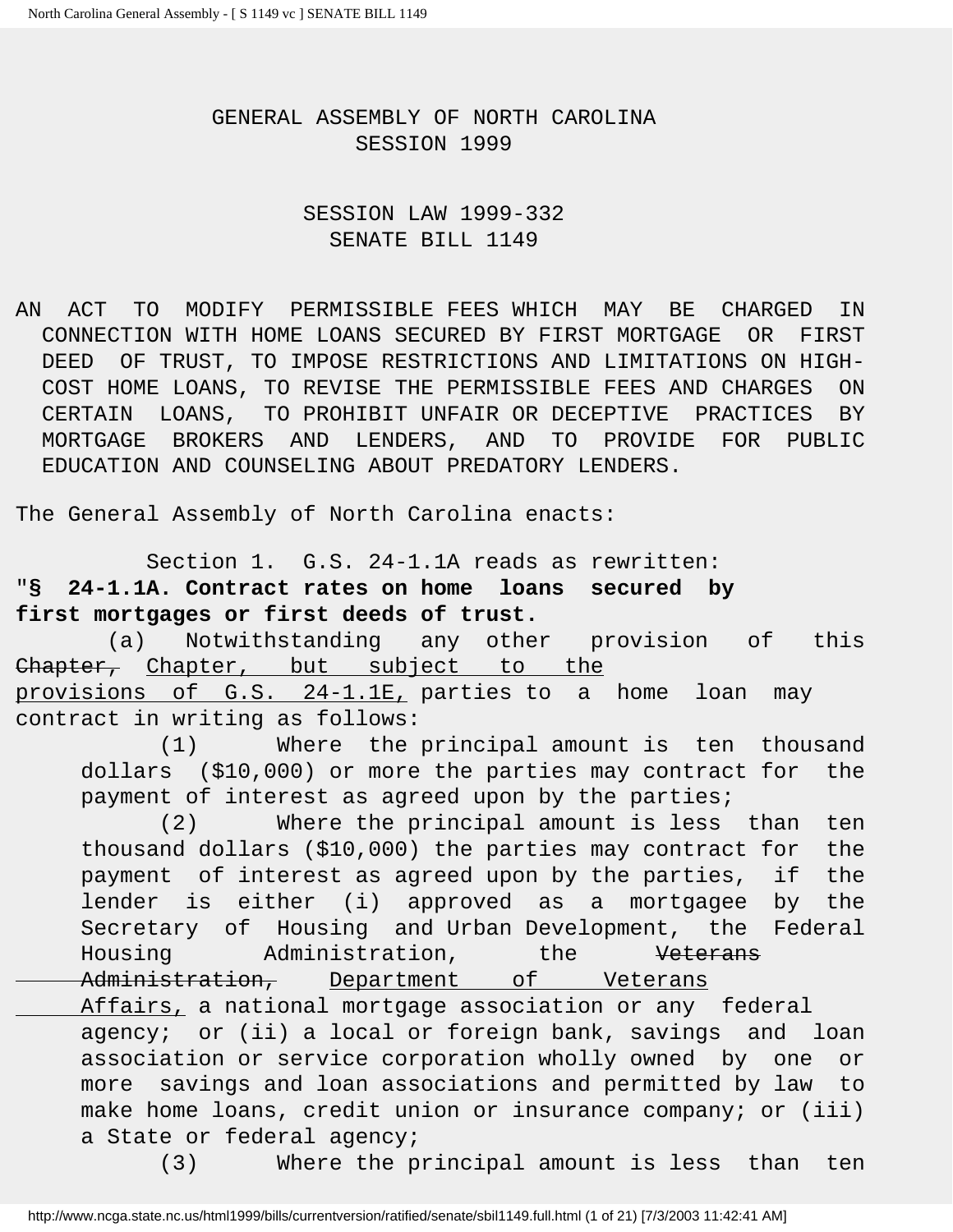thousand dollars (\$10,000) and the lender is not a lender described in the preceding subdivision (2) the parties may contract for the payment of interest not in excess of sixteen percent (16%) per annum.

 (4) Notwithstanding any other provision of law, where the lender is an affiliate operating in the same office or subsidiary operating in the same office of a licensee under the North Carolina Consumer Finance Act, the lender may charge interest to be computed only on the following basis: monthly on the outstanding principal balance at a rate not to exceed the rate provided in this subdivision.

 On the fifteenth day of each month, the Commissioner of Banks shall announce and publish the maximum rate of interest permitted by this subdivision. Such rate shall be the latest published noncompetitive rate for U.S. Treasury bills with a six-month maturity as of the fifteenth day of the month plus six percent (6%), rounded upward or downward, as the case may be, to the nearest one-half of one percent (1/2 of 1%) or fifteen percent (15%), whichever is greater. If there is no nearest one-half of one percent (1/2 of 1%), the Commissioner shall round downward to the lower one-half of one percent (1/2 of 1%). The rate so announced shall be the maximum rate permitted for the term of loans made under this section during the following calendar month when the parties to such loans have agreed that the rate of interest to be charged by the lender and paid by the borrower shall not vary or be adjusted during the term of the loan. The parties to a loan made under this section may agree to a rate of interest which shall vary or be adjusted during the term of the loan in which case the maximum rate of interest permitted on such loans during a month during the term of the loan shall be the rate announced by the Commissioner in the preceding calendar month.

 An affiliate operating in the same office or subsidiary operating in the same office of a licensee under the North Carolina Consumer Finance Act may not make a home loan for a term in excess of six (6) months which provides for a balloon payment. For purposes of this subdivision, a balloon payment means any scheduled payment that is more than twice as large as the average of earlier scheduled payments. This subsection does not apply to equity lines of credit as defined in G.S. 45-81.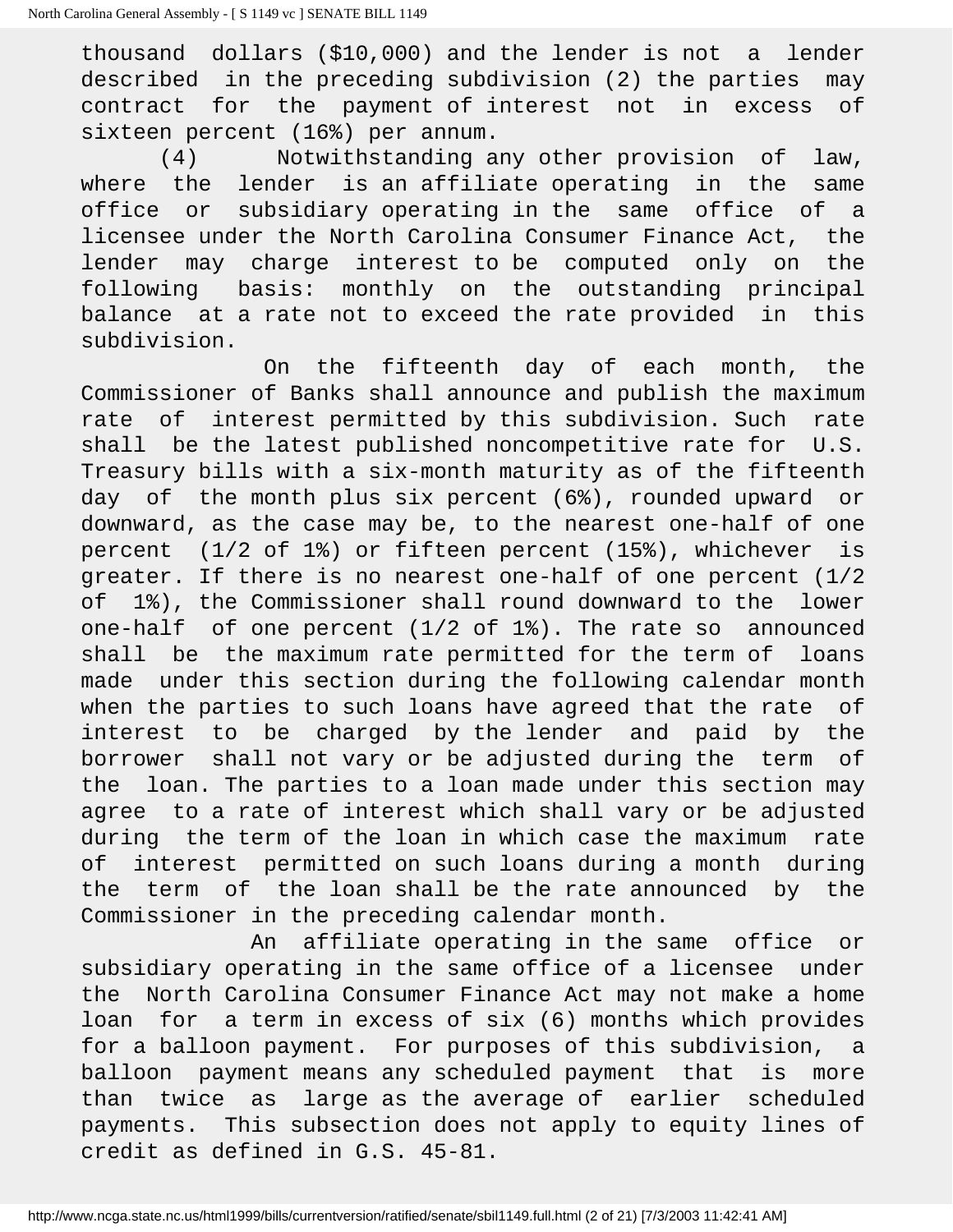No prepayment fees shall be contracted by the borrower and lender with respect to any home loan where the principal amount borrowed is one hundred thousand dollars (\$100,000) or less; otherwise a lender and a borrower may agree on any terms as to the prepayment of a home loan. Except as provided in subdivision (1) of this subsection, a lender and a borrower may agree on any terms as to the prepayment of a home loan.

 (1) No prepayment fees or penalties shall be contracted by the borrower and lender with respect to any home loan in which: (i) the principal amount borrowed is one hundred fifty thousand dollars (\$150,000) or less, (ii) the borrower is a natural person, (iii) the debt is incurred by the borrower primarily for personal, family, or household purposes, and (iv) the loan is secured by a first mortgage or first deed of trust on real estate upon which there is located or there is to be located a structure or structures designed principally for occupancy of from one to four families which is or will be occupied by the borrower as the borrower's principal dwelling.

 (2) The limitations on prepayment fees and penalties contained in subdivision (b)(1) of this section shall not apply to the extent state law limitations on prepayment fees and penalties are preempted by federal law or regulation.

(c) Except as limited by subsection  $(b)$  above, a lender may charge to the borrower the fees described in G.S. 24-10. Provided, if the loan is one described in subsection  $(a)(1)$  or subsection  $(a)(2)$  above, the parties may agree to the payment of discount points, commitment fees, finance charges, or other similar charges agreed upon by the parties notwithstanding the provisions of any state law limiting the amount of discount points, commitment fees, finance charges or other similar charges which may be charged, taken, received or reserved with respect to a home loan. Provided further, that no lender on loans under G.S.  $24-1.1A(a)(3)$  may charge or receive any fees or discount points other than the interest permitted in G.S. 24-1.1A(a)(3). If the home loan is one described in subdivision (a)(1) or subdivision (a)(2) of this section, the lender may charge the

borrower the following fees and charges in addition to interest and other fees and charges as permitted in this section and late payment charges as permitted in G.S. 24-10.1:

(1) At or before loan closing, the lender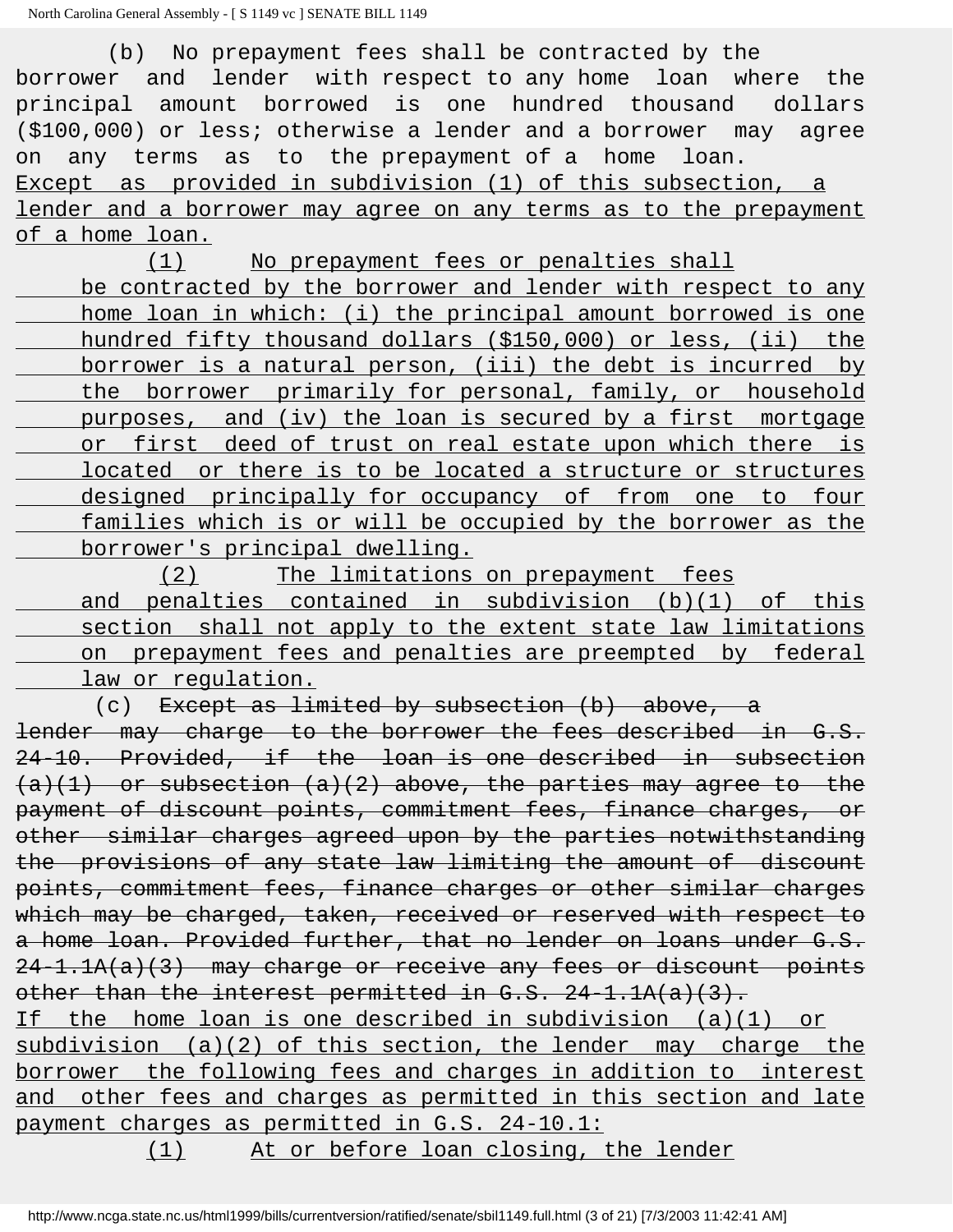| may charge such of the following fees and charges as may be  |
|--------------------------------------------------------------|
| agreed upon by the parties notwithstanding the provisions of |
| any State law, other than G.S. 24-1.1E, limiting the amount  |
| of such fees or charges:                                     |
| Loan application, origination,<br>a.                         |
| and commitment fees;                                         |
| <u>Discount points, but only to the</u><br>b.                |
| extent the discount points are paid for the purpose of       |
| reducing, and in fact result in a bona fide reduction        |
| <u>of the interest rate or time-price differential;</u>      |
| c. Assumption fees to the extent                             |
| permitted by G.S. 24-10(d);                                  |
| d. Appraisal fees to the extent                              |
| permitted by G.S. 24-10(h);                                  |
| To the extent permitted by G.S.<br>e.                        |
| 24-8(d), sums for the payment of bona fide loan-related      |
| <u>goods, products, and services provided or to be</u>       |
| <u>provided by third parties and sums for the payment of</u> |
| taxes, filing fees, recording fees, and other charges,       |
| <u>and fees paid or to be-paid-to-public officials;</u>      |
| and                                                          |
| Additional fees and charges,<br>f.                           |
| however denominated, payable to the lender which, in         |
| the aggregate, do not exceed the greater of (i) one          |
| quarter of one percent (1/4 of 1%) of the principal          |
| amount of the loan, or (ii) one hundred fifty dollars        |
| ( \$150.00).                                                 |
| (2) Except as provided in subsection (g)                     |
| of this section with respect to the deferral of loan         |
| payments, upon modification, renewal, extension, or          |
| amendment of any of the terms of a home loan, the lender may |
| charge such of the following fees and charges as may be      |
| agreed upon by the parties notwithstanding the provisions of |
| any State law, other than G.S. 24-1.1E, limiting the amount  |
| of such fees or charges:                                     |
| a. Discount points, but only to the                          |
| extent the discount points are paid for the purpose of       |
| reducing, and in fact result in a bona fide reduction        |
| of, the interest rate or time-price differential;            |
| b. Assumption fees to the extent                             |
| permitted by $G.S. 24-10(d)$ ;                               |
| c. Appraisal fees to the extent                              |
| permitted by G.S. 24-10(h);                                  |
|                                                              |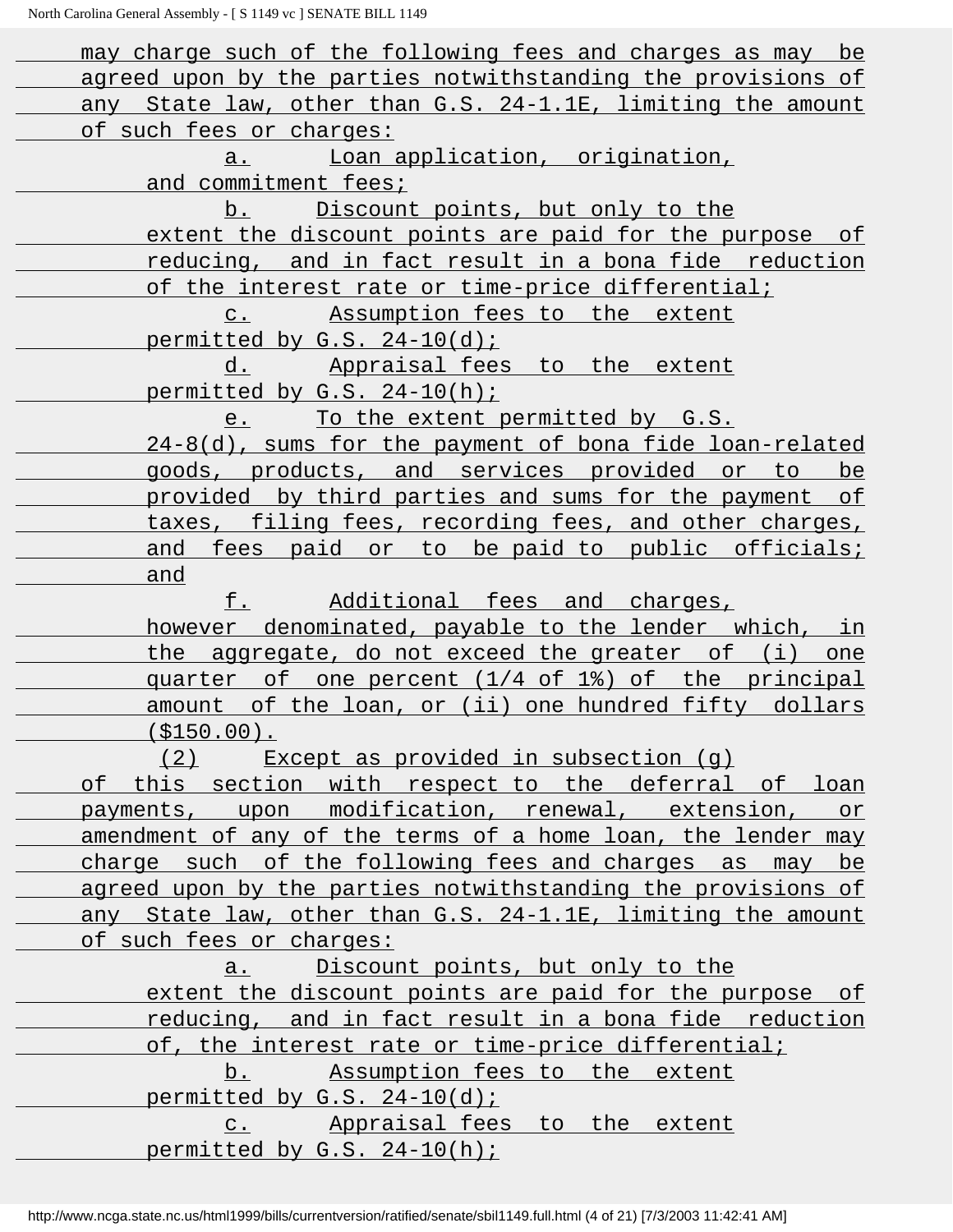d. To the extent permitted by G.S. 24-8(d), sums for the payment of bona fide loan-related goods, products, and services provided or to be provided by third parties and sums for the payment of taxes, filing fees, recording fees, and other charges, and fees paid or to be paid to public officials; and

e. Additional fees and charges,

 however denominated, payable to the lender which, in the aggregate, do not exceed the greater of (i) one quarter of one percent (1/4 of 1%) of the balance outstanding at the time of the modification, renewal, extension, or amendment of terms, or (ii) one hundred fifty dollars (\$150.00). The fees and charges permitted by this sub-subdivision may be charged only pursuant to a written agreement which states the amount of the fee or charge and is made at the time of the specific modification, renewal, extension, or amendment, or at the time the specific modification, renewal, extension, or amendment is requested.

 (c1) No lender on home loans under subdivision (a)(3) of this section may charge or receive any interest, fees, charges, or discount points other than: (i) to the extent permitted by G.S. 24-8(d), sums for the payment of bona fide loan-related goods, products, and services provided or to be provided by third parties and sums for the payment of taxes, filing fees, recording fees, and other charges and fees, paid or to be paid to public officials; (ii) interest as permitted in subdivision (a)(3) of this section; and (iii) late payment charges to the extent permitted by G.S. 24-10.1.

 (c2) No lender on home loans under subdivision (a)(4) of this section may charge or receive any interest, fees, charges, or discount points other than: (i) the fees described in G.S. 24- 10; (ii) to the extent permitted by G.S. 24-8(d), sums for the payment of bona fide loan-related goods, products, and services provided or to be provided by third parties and sums for the payment of taxes, filing fees, recording fees, and other charges and fees, paid or to be paid to public officials; (iii) interest as permitted in subdivision (a)(4) of this section; and (iv) late payment charges to the extent permitted by G.S. 24-10.1.

 (d) The loan or investments regulated by G.S. 53-45 shall not be subject to the provisions of this section.

(e) The term "home loan" shall mean a  $\frac{1}{2}$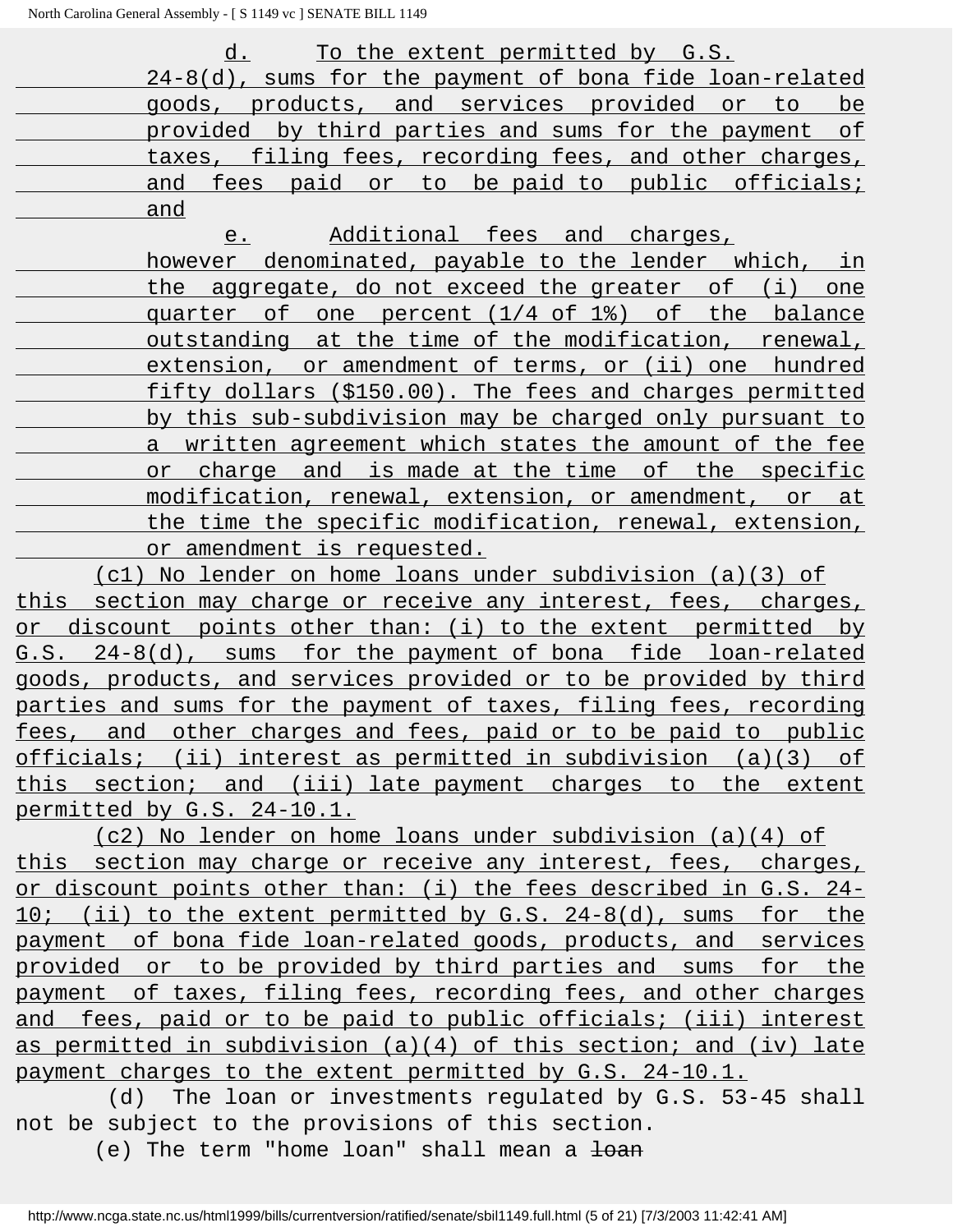loan, other than an open-end credit plan, where the principal amount is less than three hundred thousand dollars (\$300,000) secured by a first mortgage or first deed of trust on real estate upon which there is located or there is to be located one or more single-family dwellings or dwelling units.

 (f) Any home loan obligation existing before June 13, 1977, shall be construed with regard to the law existing at the time the home loan or commitment to lend was made and this act shall only apply to home loans or loan commitments made from and after June 13, 1977; provided, however, that variable rate home loan obligations executed prior to April 3, 1974, which by their terms provide that the interest rate shall be decreased and may be increased in accordance with a stated cost of money formula or other index shall be enforceable according to the terms and tenor of said written obligations.

 (g) The parties to a home loan governed by G.S.24-1.1A(a) (1) or (2) subdivision (a)(1) or (2) of this section may contract  $\frac{1}{10}$ writing to defer payments of interest the payment of all or part of one or more unpaid installments and for payment of interest on deferred interest as agreed upon by the parties. The parties may agree in writing that said deferred interest may be added to the principal balance of the loan. This subsection shall not be construed to limit payment of interest upon interest in connection with other types of loans. Except as restricted by G.S. 24-1.1E, the lender may charge deferral fees as may be agreed upon by the parties to defer the payment of one or more unpaid installments. If the home loan is of a type described in subdivision (1) of this subsection, the deferral fees shall be subject to the limitations set forth in subdivision (2) of this subsection:

| A home loan will be subject to the                             |
|----------------------------------------------------------------|
| deferral fee limitations set forth in subdivision<br>(2)<br>of |
| this subsection if:                                            |
| The borrower is a natural<br>a.                                |
| person;                                                        |
| The debt is incurred by the<br>b.                              |
| primarily for personal, family, or household<br>borrower       |
| purposes; and                                                  |
| The loan is secured by a first<br>$C_{\bullet}$                |
| mortgage or first deed of trust on real estate upon            |
| which there is located or there is to be located a             |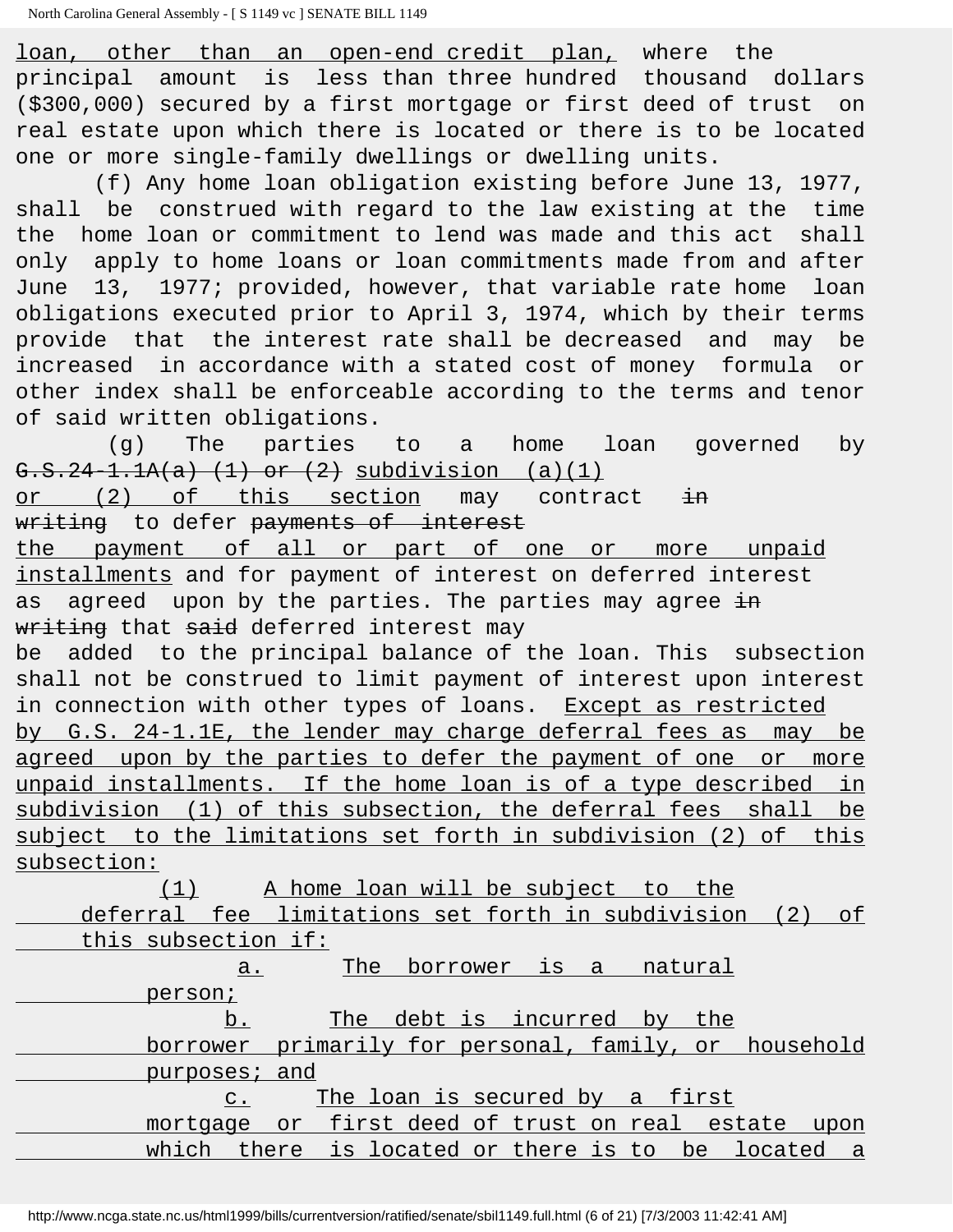structure or structures designed principally for occupancy of from one to four families which is or will be occupied by the borrower as the borrower's principal dwelling. (2) Deferral fees for home loans identified in subdivision (1) of this subsection shall be subject to the following limitations: a. Deferral fees may be charged only pursuant to an agreement which states the amount of the fee and is made at the time of the specific deferral or at the time the specific deferral is requested; provided, that if the agreement relates to an installment which is then past due for 15 days or more, the agreement must be in writing and signed by at least one of the borrowers. For purposes of this subdivision an agreement will be considered a signed writing if the lender receives from at least one of the borrowers a facsimile or computer-generated message confirming or otherwise accepting the agreement. b. Deferral fees may not exceed the greater of five percent (5%) of each installment deferred or fifty dollars (\$50.00), multiplied by the number of complete months in the deferral period. A month shall be measured from the date an installment is due. The deferral period is that period during which no payment is required or made as measured from the date on which the deferred installment would otherwise have been due to the date the next installment is due under the terms of the note or the deferral agreement. c. If a deferral fee has once been imposed with respect to a particular installment, no deferral fee may be imposed with respect to any future payment which would have been timely and sufficient but for the previous deferral. d. If a deferral fee is charged pursuant to a deferral agreement, a late charge may be imposed with respect to the deferred payment only if the amount deferred is not paid when due under the terms of the deferral agreement and no new deferral

 agreement is entered into with respect to that installment.

e. No lender may charge a deferral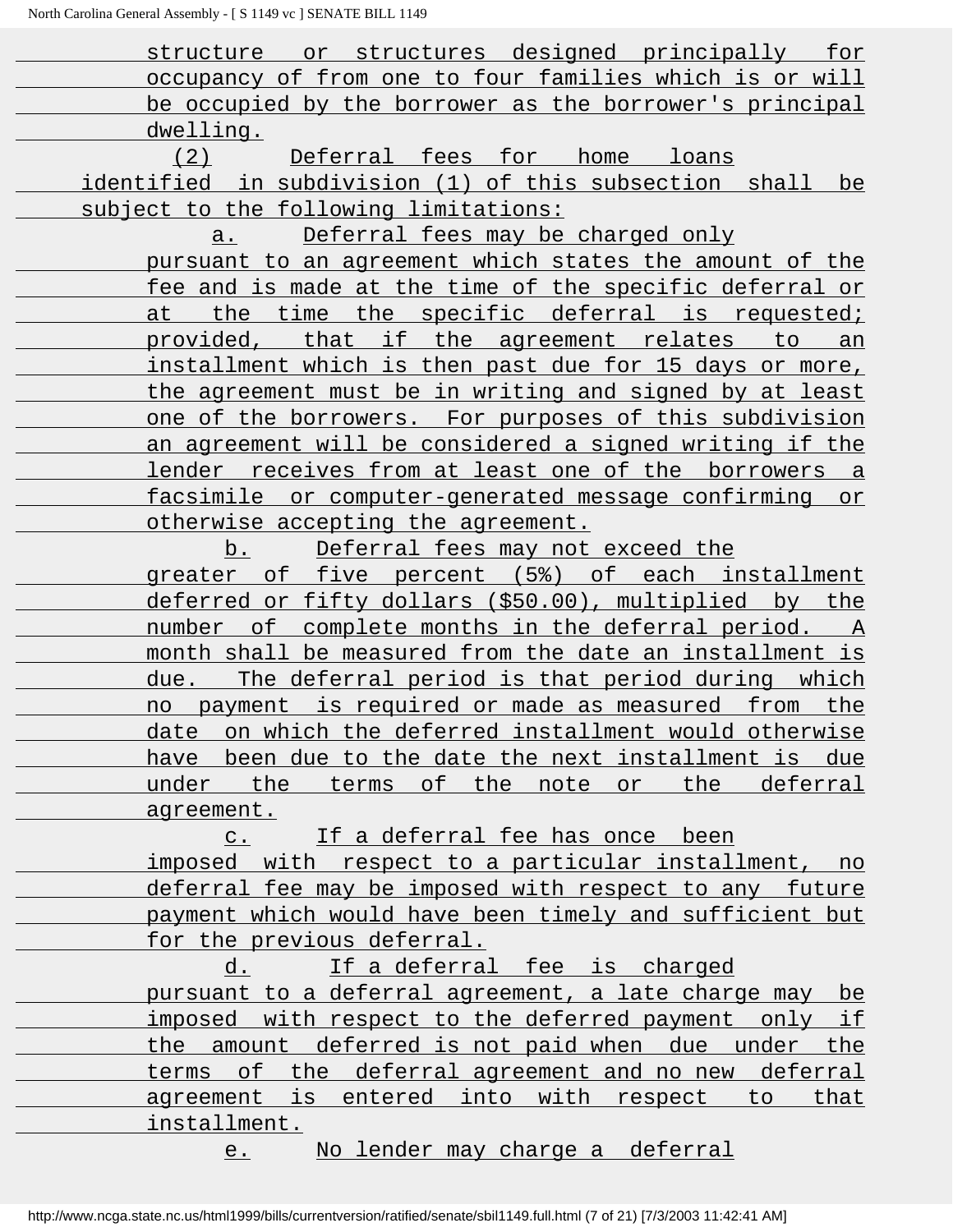| fee for modifying or extending the maturity date of a   |  |
|---------------------------------------------------------|--|
| loan or the date a balloon payment is due; provided,    |  |
| however, that any such modification or extension of the |  |
| loan maturity date or the date a balloon payment is due |  |
| shall, to the extent applicable, be considered a        |  |
| modification or extension subject to the provisions of  |  |
| subdivision $(c)(2)$ of this section.                   |  |

(h) The parties to a home loan governed by  $G.S.$  $24-1.1A(a)$   $(1)$  or  $(2)$  subdivision  $(a)(1)$  or  $(2)$  of this section may agree in writing to a mortgage or deed of trust which provides that periodic payments may be graduated during parts of or over the entire term of the loan. The parties to such a loan may also agree in writing to a mortgage or deed of trust which provides that periodic disbursements of part of the loan proceeds may be made by the lender over a period of time agreed upon by the parties, or over a period of time agreed upon by the parties ending with the death of the borrower(s). Such mortgages or deeds of trust may include provisions for adding deferred interest to principal or otherwise providing for charging of interest on deferred interest as agreed upon by the parties. This subsection shall not be construed to limit other types of mortgages or deeds of trust or methods or plans of disbursement or repayment of loans that may be agreed upon by the parties.

 (i) Nothing in this section shall be construed to authorize or prohibit a lender, a borrower, or any other party to pay compensation to a mortgage broker or a mortgage banker for services provided by the mortgage broker or the mortgage banker in connection with a home loan."

 Section 2. Chapter 24 of the General Statutes is amended by adding a new section to read:

# "**§ 24-1.1E. Restrictions and limitations on high-cost home loans.**

 (a) Definitions. -- The following definitions apply for the purposes of this section:

 (1) `Affiliate' means any company that controls, is controlled by, or is under common control with another company, as set forth in the Bank Holding Company Act of 1956 (12 U.S.C. § 1841 et seq.), as amended from time to time. (2) `Annual percentage rate' means the annual percentage rate for the loan calculated according to the provisions of the federal Truth-in-Lending Act (15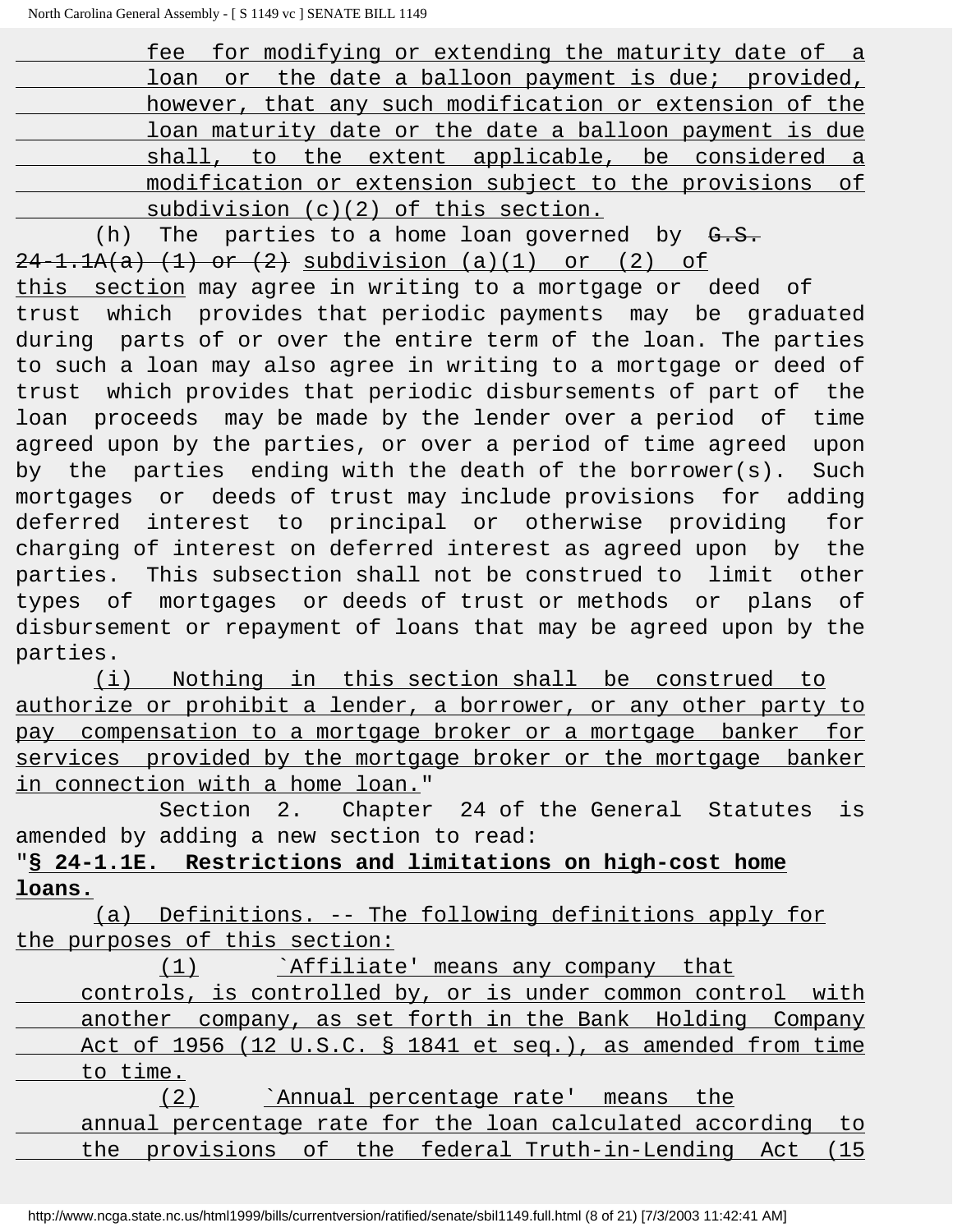| U.S.C. § 1601, et seq.), and the regulations promulgated     |
|--------------------------------------------------------------|
| thereunder by the Federal Reserve Board (as said Act and     |
| requlations are amended from time to time).                  |
| <u>'Bona fide loan discount points'</u><br>(3)               |
| means loan discount points knowingly paid by the borrower    |
| for the purpose of reducing, and which in fact result in a   |
| bona fide reduction of, the interest rate or time-price      |
| differential applicable to the loan, provided the amount of  |
| the interest rate reduction purchased by the discount points |
| is reasonably consistent with established industry norms and |
| practices for secondary mortgage market transactions.        |
| <u>A `high-cost home loan' means a loan</u><br>(4)           |
| other than an open-end credit plan or a reverse mortgage     |
| transaction in which:                                        |
| The principal amount of the loan<br>$a$ .                    |
| does not exceed the lesser of (i) the conforming loan        |
| size limit for a single-family dwelling as established       |
| from time to time by the Federal National Mortgage           |
| Association, or (ii) three hundred thousand dollars          |
| $( $300, 000)$ ;                                             |
| The borrower is a natural<br><u>b.</u>                       |
| person;                                                      |
|                                                              |
|                                                              |
| The debt is incurred by the<br>$\mathbb{C}$ .                |
| <u>borrower primarily for personal, family, or household</u> |
| purposes;                                                    |
| The loan is secured by either (i)<br>d.                      |
| a security interest in a manufactured home (as defined       |
| in G.S. 143-147(7)) which is or will be occupied by the      |
| borrower as the borrower's principal dwelling, or (ii)       |
| a mortgage or deed of trust on real estate upon which        |
| there is located or there is to be located a structure       |
| or structures designed principally for occupancy of          |
| from one to four families which is or will be occupied       |
| by the borrower as the borrower's principal dwelling;        |
| and                                                          |
| The terms of the loan exceed one<br>e.                       |
| or more of the thresholds as defined in subdivision (6)      |
| of this section.                                             |
| $(5)$ Points and fees' means:                                |
| All items required to be<br>a <sub>1</sub>                   |
| disclosed under sections 226.4(a) and 226.4(b) of Title      |
| 12 of the Code of Federal Regulations, as amended from       |
| time to time, except interest or the time-price              |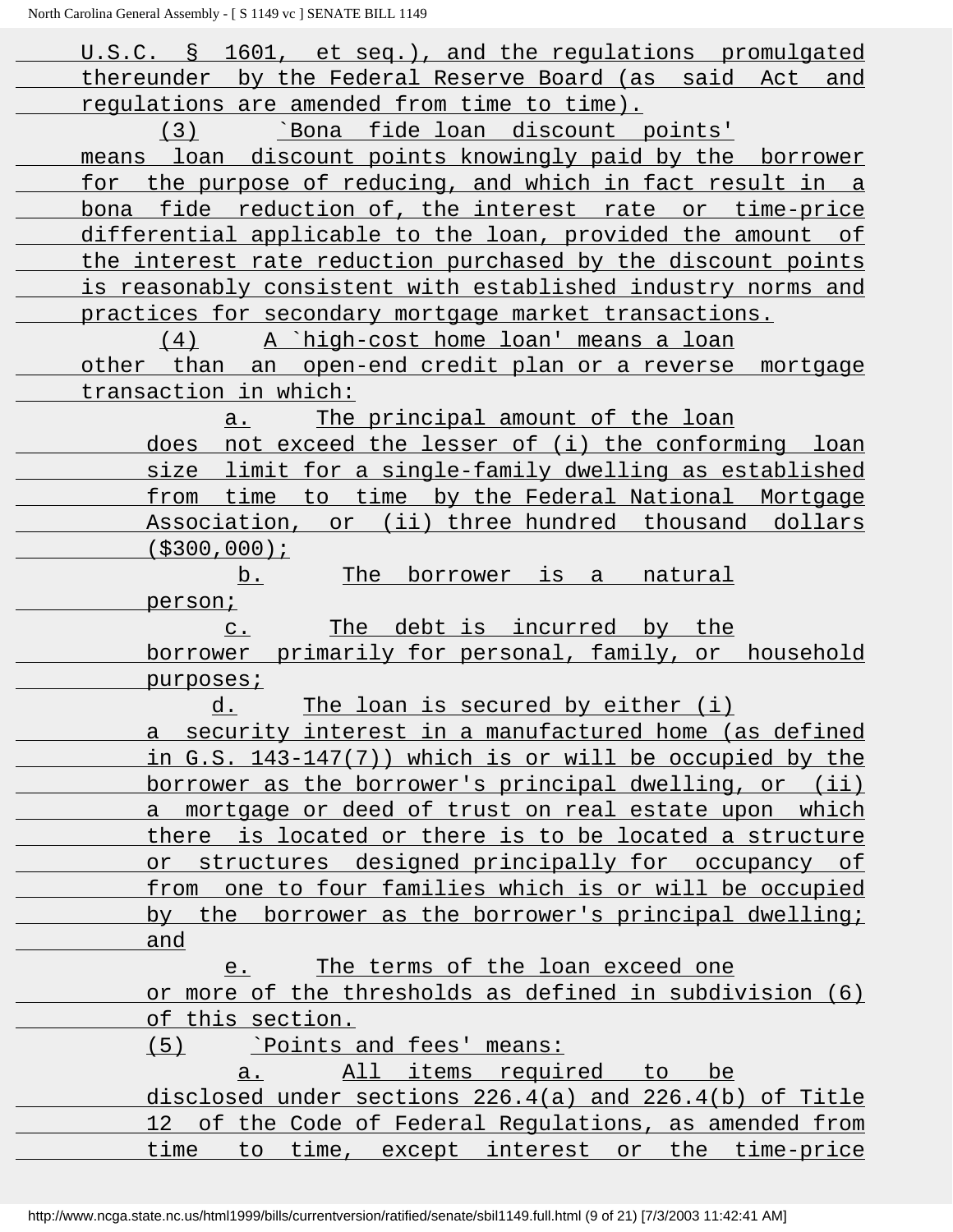| differential;                                                |
|--------------------------------------------------------------|
| All charges for items listed<br>b.                           |
| under section 226.4(c)(7) of Title 12 of the Code of         |
| Federal Requlations, as amended from time to time, but       |
| only if the lender receives direct or indirect               |
| compensation in connection with the charge or the            |
| charge is paid to an affiliate of the lender;                |
| otherwise, the charges are not included within the           |
| meaning of the phrase `points and fees';                     |
| All compensation paid directly by<br>$C$ .                   |
| the borrower to a mortgage broker not otherwise              |
| included in sub-subdivision a. or b.<br>of<br>this           |
| subdivision;                                                 |
| <u>d. The maximum prepayment fees and</u>                    |
| penalties which may be charged or collected under the        |
| terms of the loan documents; and                             |
| Points and fees' shall not<br>e.                             |
| include (i) taxes, filing fees, recording and other          |
| charges and fees paid or to be paid to public officials      |
| for determining the existence of or for perfecting,          |
| releasing, or satisfying a security interest; and (ii)       |
| fees paid to a person-other-than a lender or an              |
| affiliate of the lender or to the mortgage broker or an      |
| affiliate of the mortgage broker for the following:          |
| for tax payment services; fees for flood<br>fees             |
| certification; fees for pest infestation and flood           |
| determinations; appraisal fees; fees for inspections         |
| performed prior to closing; credit reports; surveys;         |
| attorneys' fees (if the borrower has the right to            |
| select the attorney from an approved list or                 |
| otherwise); notary fees; escrow charges, so long as not      |
| otherwise included under sub-subdivision a. of this          |
| subdivision; title insurance premiums; and fire              |
| insurance and flood insurance premiums, provided that        |
| the conditions in section 226.4(d)(2) of Title 12 of         |
| the Code of Federal Regulations are met.                     |
| $(6)$ Thresholds' means:                                     |
| a. Without regard to whether the                             |
| <u>loan transaction is or may be a `residential mortgage</u> |
| transaction' (as the term residential mortgage               |
| transaction' is defined in section $226.2(a)(24)$ of         |
| Title 12 of the Code of Federal Regulations, as amended      |
| from time to time), the annual percentage rate of the        |
|                                                              |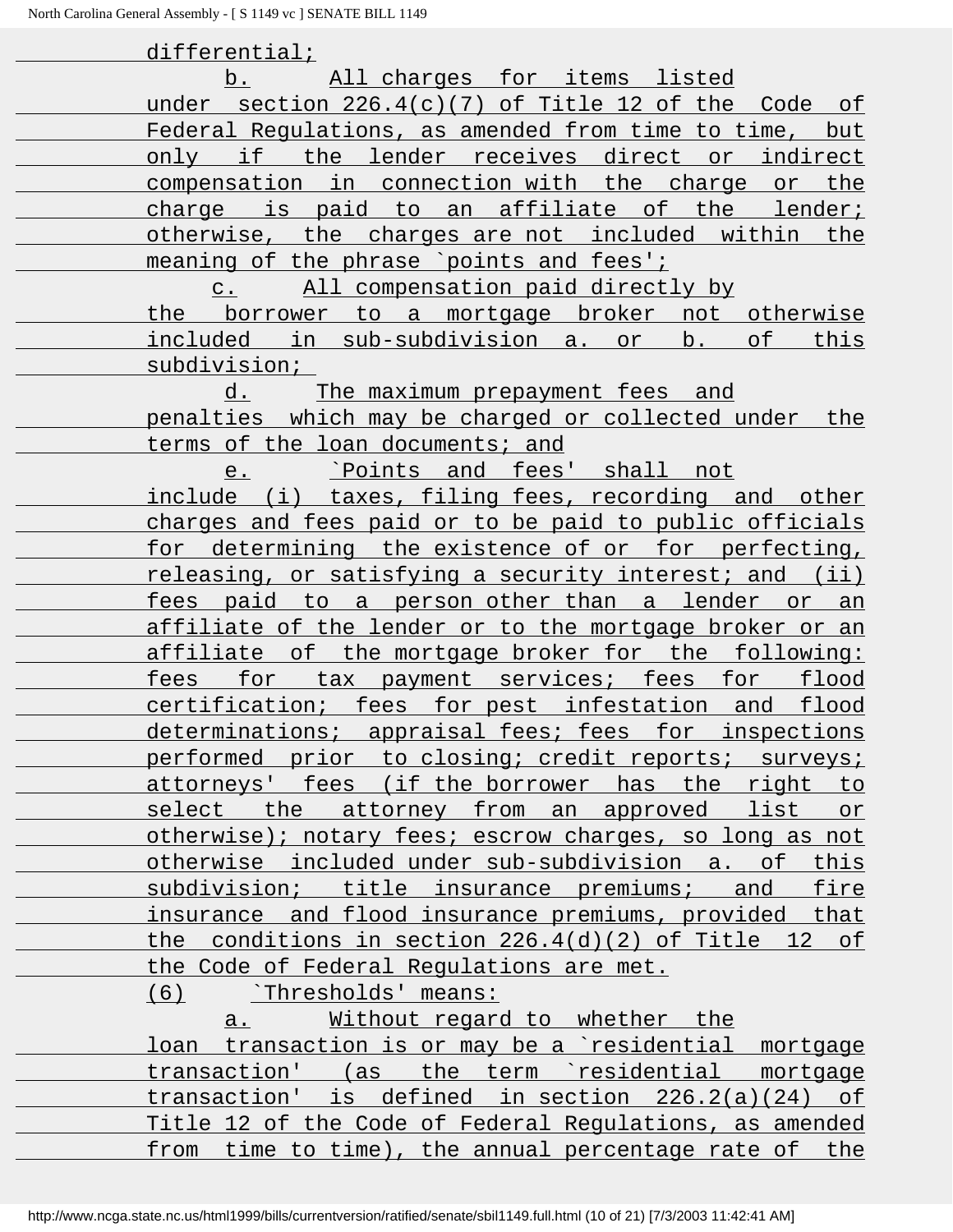loan at the time the loan is consummated is such that the loan is considered a `mortgage' under section 152 of the Home Ownership and Equity Protection Act of 1994 (Pub. Law 103-25, [15 U.S.C. § 1602(aa)]), as the same may be amended from time to time, and regulations adopted pursuant thereto by the Federal Reserve Board, including section 226.32 of Title 12 of the Code of Federal Regulations, as the same may be amended from time to time;

b. The total points and fees payable

 by the borrower at or before the loan closing exceed (i) five percent (5%) of the total loan amount if the total loan amount is twenty thousand dollars (\$20,000) or more, or (ii) the lesser of eight percent (8%) of the total loan amount or one thousand dollars (\$1,000), if the total loan amount is less than twenty thousand dollars (\$20,000); provided, the following discount points and prepayment fees and penalties shall be excluded from the calculation of the total points and fees payable by the borrower:

> 1. Up to and including two bona fide loan discount points payable by the borrower in connection with the loan transaction, but only if the interest rate from which the loan's interest rate will be discounted does not exceed by more than one percentage point (1%) the required net yield for a 90-day standard mandatory delivery commitment for a reasonably comparable loan from either the Federal National Mortgage Association or the Federal Home Loan Mortgage Corporation, whichever is greater;

2. Up to and including one bona fide loan discount point payable by the borrower in connection with the loan transaction, but only if the interest rate from which the loan's interest rate will be discounted does not exceed by more than two percentage points (2%) the required net yield for a 90-day standard mandatory delivery commitment for a reasonably comparable loan from either the Federal National Mortgage Association or the Federal Home Loan Mortgage Corporation, whichever is greater;

3. Prepayment fees and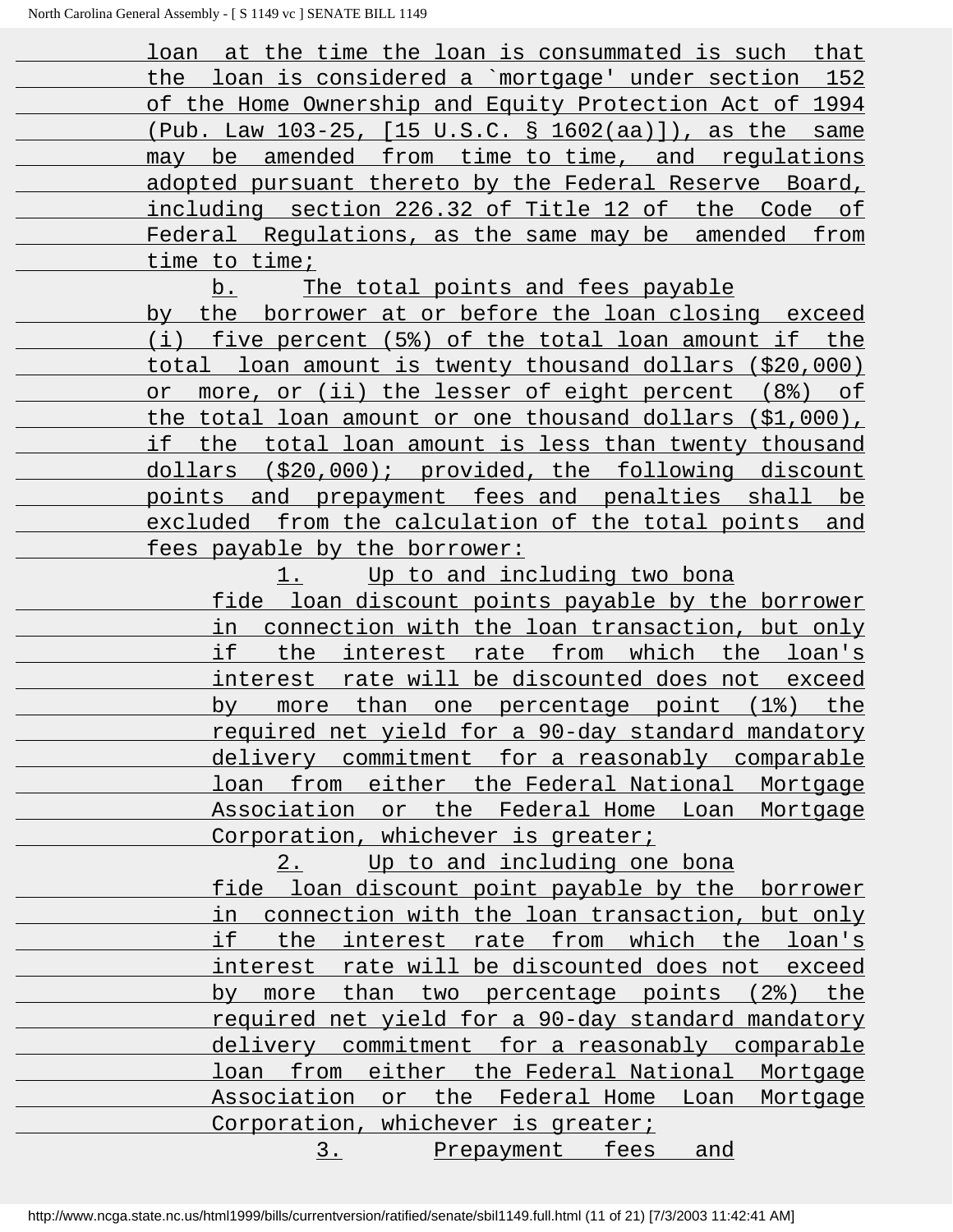penalties which may be charged or collected under the terms of the loan documents which do not exceed one percent (1%) of the amount prepaid, provided the loan documents do not permit the lender to charge or collect any prepayment fees or penalties more than 30 months after the loan closing; or

 c. The loan documents permit the lender to charge or collect prepayment fees or penalties more than 30 months after the loan closing or which exceed, in the aggregate, more than two percent (2%) of the amount prepaid.

 (7) `Total loan amount' means the same as the term `total loan amount' as used in section 226.32 of Title 12 of the Code of Federal Regulations, and the same shall be calculated in accordance with the Federal Reserve Board's Official Staff Commentary thereto.

 (b) Limitations. -- A high-cost home loan shall be subject to the following limitations:

 (1) No call provision. -- No high-cost home loan may contain a provision which permits the lender, in its sole discretion, to accelerate the indebtedness. This provision does not apply when repayment of the loan has been accelerated by default, pursuant to a due-on-sale provision, or pursuant to some other provision of the loan documents unrelated to the payment schedule.

 (2) No balloon payment. -- No high-cost home loan may contain a scheduled payment that is more than twice as large as the average of earlier scheduled payments. This provision does not apply when the payment schedule is adjusted to the seasonal or irregular income of the borrower.

 (3) No negative amortization. -- No high cost home loan may contain a payment schedule with regular periodic payments that cause the principal balance to increase.

(4) No increased interest rate. -- No high-cost home loan may contain a provision which increases the interest rate after default. This provision does not apply to interest rate changes in a variable rate loan otherwise consistent with the provisions of the loan documents, provided the change in the interest rate is not triggered by the event of default or the acceleration of the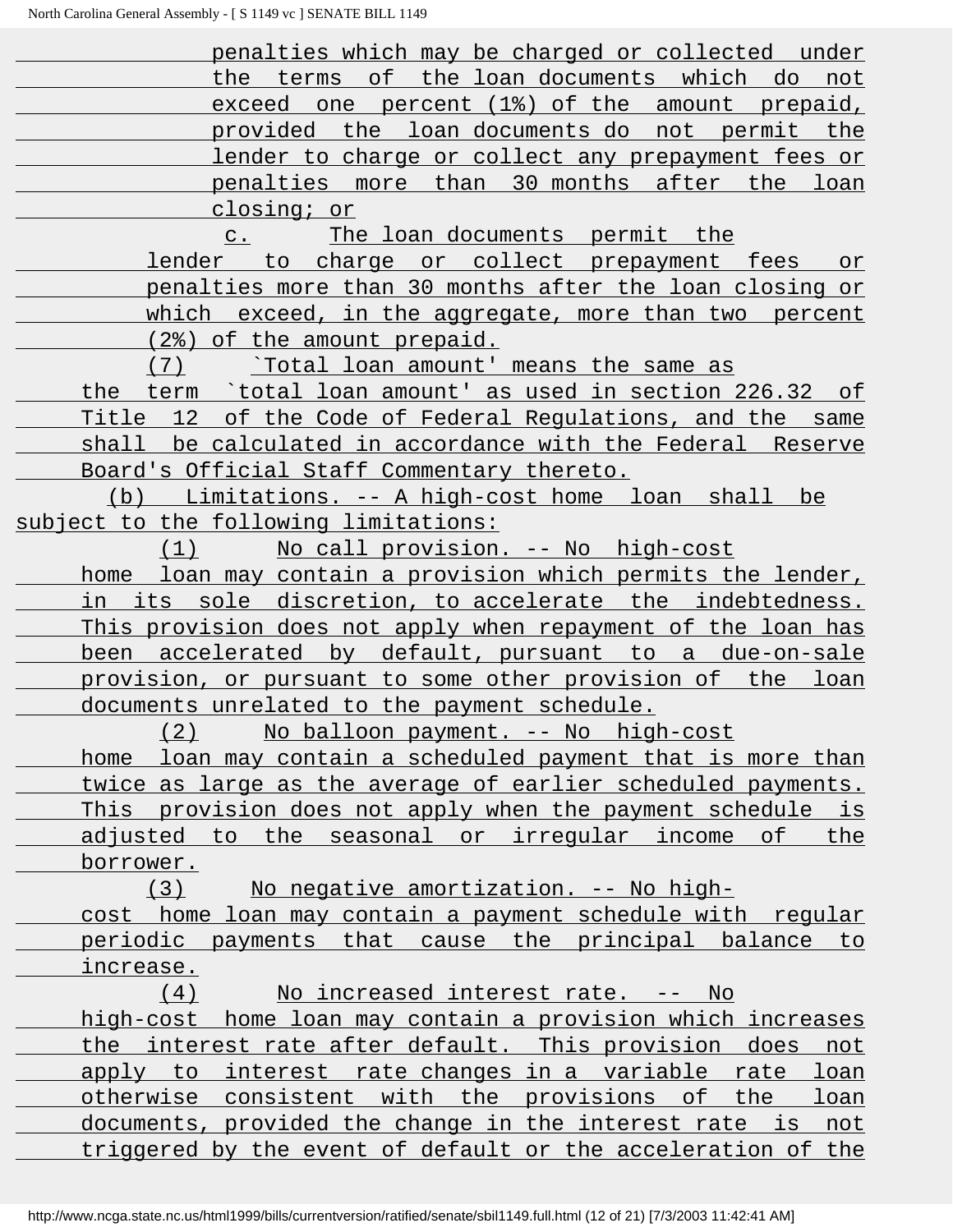indebtedness. (5) No advance payments. -- No high-cost home loan may include terms under which more than two periodic payments required under the loan are consolidated and paid in advance from the loan proceeds provided to the borrower. (6) No modification or deferral fees. -- A lender may not charge a borrower any fees to modify, renew, extend, or amend a high-cost home loan or to defer any payment due under the terms of a high-cost home loan. (c) Prohibited Acts and Practices. -- The following acts and practices are prohibited in the making of a high-cost home loan: (1) No lending without home-ownership counseling. -- A lender may not make a high-cost home loan without first receiving certification from a counselor approved by the North Carolina Housing Finance Agency that the borrower has received counseling on the advisability of the loan transaction and the appropriate loan for the borrower. (2) No lending without due regard to repayment ability. -- As used in this subsection, the term `obligor' refers to each borrower, co-borrower, cosigner, or guarantor obligated to repay a loan. A lender may not make a high-cost home loan unless the lender reasonably believes at the time the loan is consummated that one or more of the obligors, when considered individually or collectively, will be able to make the scheduled payments to repay the obligation based upon a consideration of their current and expected income, current obligations, employment status, and other financial resources (other than the borrower's equity in the dwelling which secures repayment of the loan). An obligor shall be presumed to be able to make the scheduled payments to repay the obligation if, at the time the loan is consummated, the obligor's total monthly debts, including amounts owed under the loan, do not exceed fifty percent (50%) of the obligor's monthly gross income as verified by the credit application, the obligor's financial statement, a credit report, financial information provided to the lender by or on behalf of the obligor, or any other reasonable means; provided, no presumption of inability to make the scheduled payments to repay the obligation shall arise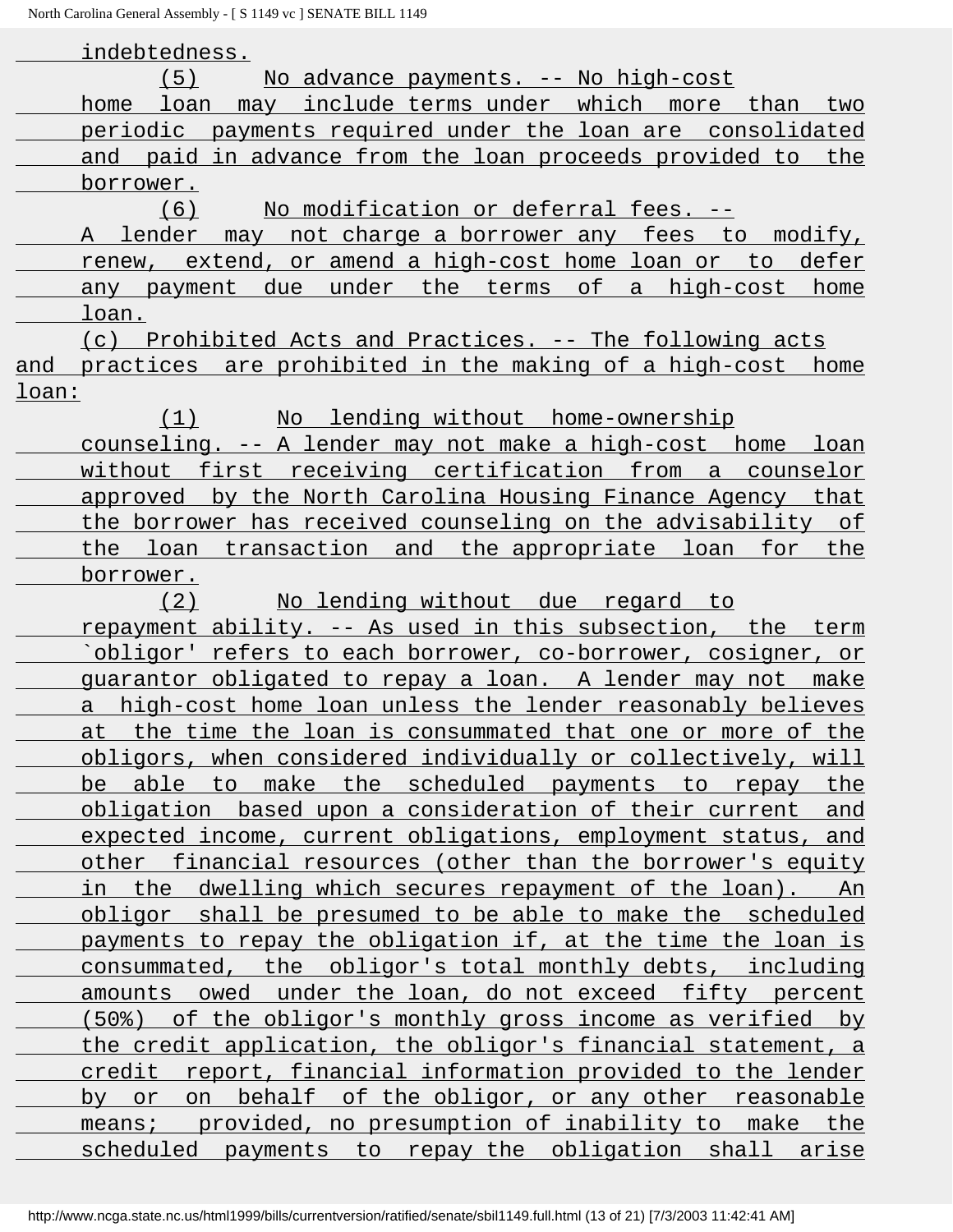| solely from the fact that, at the time the loan is                                                                                     |
|----------------------------------------------------------------------------------------------------------------------------------------|
| consummated, the obligor's total monthly debts (including                                                                              |
| amounts owed under the loan) exceed fifty percent (50%) of                                                                             |
| the obligor's monthly gross income.                                                                                                    |
| No financing of fees or charges. --<br>(3)                                                                                             |
| In making a high-cost home loan, a lender may not directly                                                                             |
| or indirectly finance:                                                                                                                 |
| Any prepayment fees or penalties<br>a.                                                                                                 |
| payable by the borrower in a refinancing transaction if                                                                                |
| the lender or an affiliate of the lender is the                                                                                        |
| noteholder of the note being refinanced;                                                                                               |
| b. Any points and fees; or                                                                                                             |
| Any other charges payable to<br>$C$ .                                                                                                  |
| third parties.                                                                                                                         |
| No benefit from refinancing existing<br>(4)                                                                                            |
| high-cost home loan with new high-cost home loan. -- A                                                                                 |
| <u>lender may not charge a borrower points and fees in</u>                                                                             |
| <u>connection with a high-cost home loan if the proceeds of the </u>                                                                   |
| <u>high-cost home loan are used to refinance an existing high-</u>                                                                     |
| cost home loan held by the same lender as noteholder.                                                                                  |
| Restrictions on home-improvement<br>(5)                                                                                                |
| <u>contracts. -- A lender may not pay a contractor under a home-</u>                                                                   |
| improvement contract from the proceeds of a high-cost home                                                                             |
| loan other than (i) by an instrument payable to the borrower                                                                           |
| or jointly to the borrower and the contractor, or (ii) at                                                                              |
| the election of the borrower, through a third-party escrow                                                                             |
| agent in accordance with terms established in a written                                                                                |
| agreement signed by the borrower, the lender, and the                                                                                  |
| contractor prior to the disbursement.                                                                                                  |
| (d) Unfair and Deceptive Acts or Practices. -- Except as                                                                               |
| provided in subsection (e) of this section, the making of a high-<br>cost home loan which violates any provisions of subsection (b) or |
| (c) of this section is hereby declared usurious in violation of                                                                        |
| the provisions of this Chapter and unlawful as an unfair or                                                                            |
| deceptive act or practice in or affecting commerce in violation                                                                        |
| of the provisions of G.S. 75-1.1. The provisions of this section                                                                       |
| shall apply to any person who in bad faith attempts to avoid the                                                                       |
| application of this section by (i) the structuring of a loan                                                                           |
| transaction as an open-end credit plan for the purpose and with                                                                        |
| the intent of evading the provisions of this section when the                                                                          |
| loan would have been a high-cost home loan if the loan had been                                                                        |
| structured as a closed-end loan, or (ii) dividing any loan                                                                             |
| transaction into separate parts for the purpose and with the                                                                           |
|                                                                                                                                        |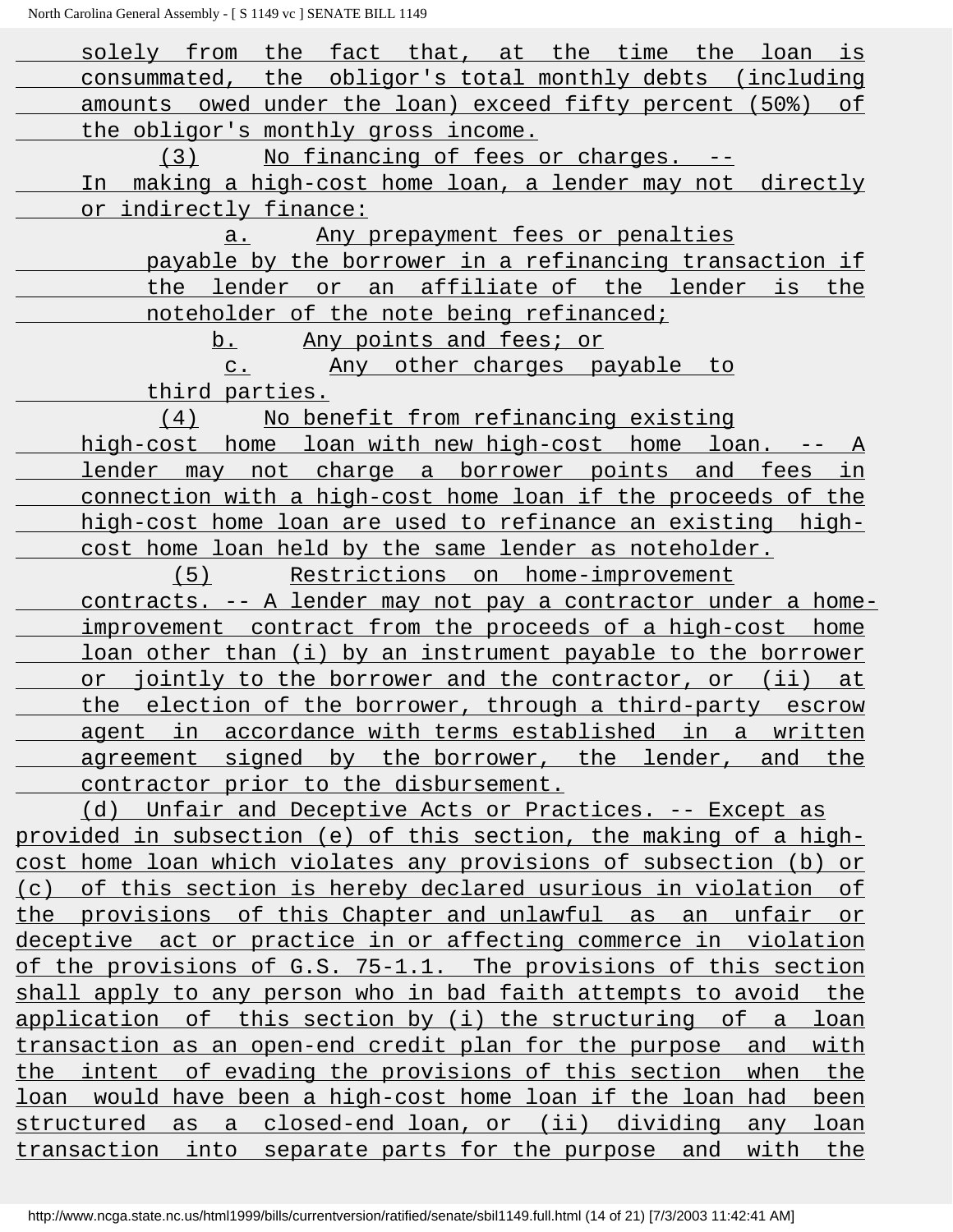intent of evading the provisions of this section, or (iii) any other such subterfuge. The Attorney General, the Commissioner of Banks, or any party to a high-cost home loan may enforce the provisions of this section. Any person seeking damages or penalties under the provisions of this section may recover damages under either this Chapter or Chapter 75, but not both.

 (e) Corrections and Unintentional Violations. -- A lender in a high-cost home loan who, when acting in good faith, fails to comply with subsections (b) or (c) of this section, will not be deemed to have violated this section if the lender establishes that either:

 (1) Within 30 days of the loan closing and prior to the institution of any action under this section, the borrower is notified of the compliance failure, appropriate restitution is made, and whatever adjustments are necessary are made to the loan to either, at the choice of the borrower, (i) make the high-cost home loan satisfy the requirements of subsections (b) and (c) of this section, or (ii) change the terms of the loan in a manner beneficial to the borrower so that the loan will no longer be considered a high-cost home loan subject to the provisions of this section; or

 (2) The compliance failure was not intentional and resulted from a bona fide error notwithstanding the maintenance of procedures reasonably adapted to avoid such errors, and within 60 days after the discovery of the compliance failure and prior to the institution of any action under this section or the receipt of written notice of the compliance failure, the borrower is notified of the compliance failure, appropriate restitution is made, and whatever adjustments are necessary are made to the loan to either, at the choice of the borrower, (i) make the high-cost home loan satisfy the requirements of subsections (b) and (c) of this section, or (ii) change the terms of the loan in a manner beneficial to the borrower so that the loan will no longer be considered a high-cost home loan subject to the provisions of this section. Examples of a bona fide error include clerical, calculation, computer malfunction and programming, and printing errors. An error of legal judgment with respect to a person's obligations under this section is not a bona fide error. (f) Severability. -- The provisions of this section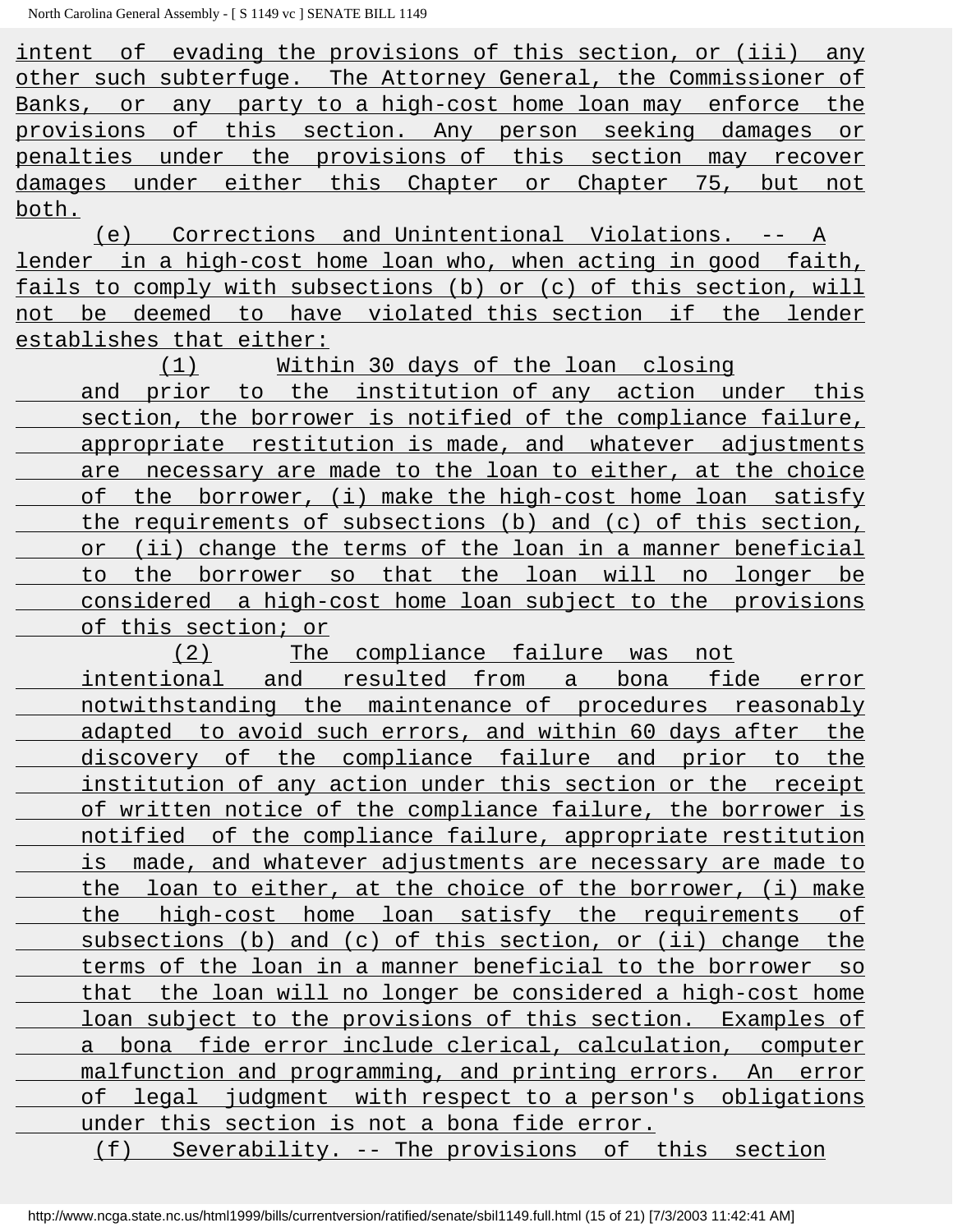shall be severable, and if any phrase, clause, sentence, or provision is declared to be invalid or is preempted by federal law or regulation, the validity of the remainder of this section shall not be affected thereby. If any provision of this section is declared to be inapplicable to any specific category, type, or kind of points and fees, the provisions of this section shall nonetheless continue to apply with respect to all other points and fees."

 Section 3. Chapter 24 of the General Statutes is amended by adding a new section to read:

#### **"§ 24-2.5. Mortgage bankers and mortgage brokers.**

 A mortgage broker or a mortgage banker originating a loan in a table-funded loan transaction in which the mortgage broker or mortgage banker is identified as the original payee of the note shall be considered a lender for purposes of this Chapter."

 Section 4. G.S. 24-8 reads as rewritten: "**§ 24-8. Loans not in excess of \$300,000; what interest, fees and charges permitted.**

 No lender shall charge or receive from any borrower or require in connection with a loan any borrower, directly or indirectly, to pay, deliver, transfer or convey or otherwise confer upon or for the benefit of the lender or any other person, firm or corporation any sum of money, thing of value or other consideration other than that which is pledged as security or collateral to secure the repayment of the full principal of the loan, together with fees and interest provided for in this Chapter or Chapter 53 of the North Carolina General Statutes, where the principal amount of a loan is not in excess of three hundred thousand dollars (\$300,000.00); provided, this section shall not prevent a borrower from selling, transferring, or conveying property other than security or collateral to any person, firm or corporation for a fair consideration so long as such transaction is not made a condition or requirement for any loan; provided that this shall not prevent the lender from collecting from the borrower for remittance to others, money in payment of taxes, assessments, cost of upkeep, recording fees, surveys, attorneys' fees, fire, title, life, accident and health, unemployment, and mortgage insurance premiums and other such fees and costs, nor from receiving the proceeds from any insurance policies where a loss occurs under the terms of such policies. This section shall not be applicable to any corporation licensed as a "Small Business Investment Company" under the provisions of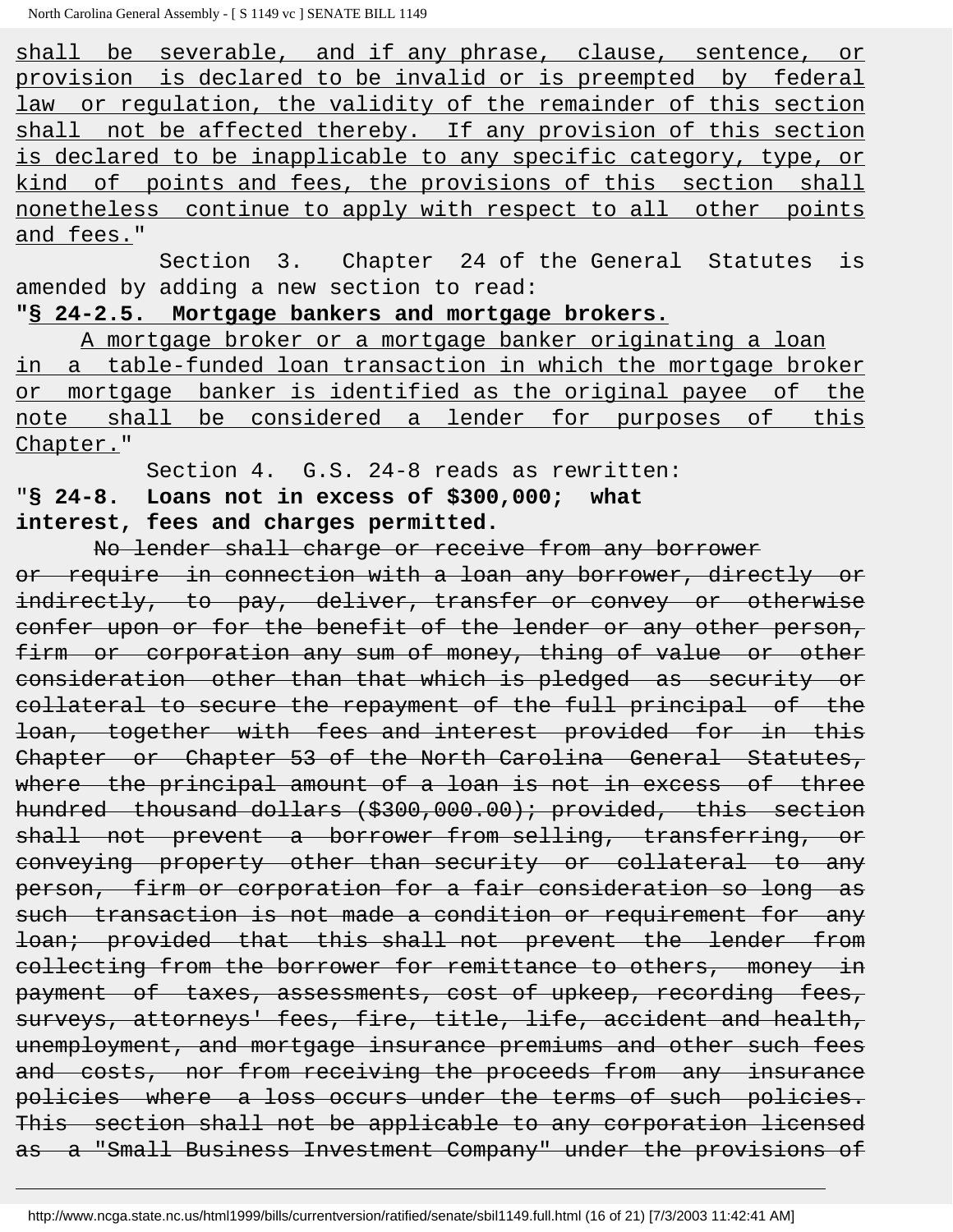the United States Code Annotated, Title 15, section 661, **et seq.** nor shall it be applicable to the sale or purchase of convertible debentures, nor to the sale or purchase of any debt security with accompanying warrants, nor to the sale or purchase of other securities through an organized securities exchange.

 (a) If the principal amount of a loan is less than three hundred thousand dollars (\$300,000), no lender shall charge or receive from any borrower or require in connection with any loan any borrower, directly or indirectly, to pay, deliver, transfer, or convey or otherwise confer upon or for the benefit of the lender or any other person, firm, or corporation any sum of money, thing of value, or other consideration other than that which is pledged as security or collateral to secure the repayment of the full principal of the loan, together with fees and interest provided for in this Chapter or Chapter 53 of the General Statutes.

 (b) Notwithstanding any contrary provision of State law, if the principal amount of a loan is three hundred thousand dollars (\$300,000) or more, any borrower may agree to pay, and any lender or other person may charge and collect from the borrower, interest, fees, and other charges as may be agreed upon between the parties, and the borrower and anyone claiming by or through the borrower is prohibited from asserting usury as a claim or defense.

 (c) The provisions of this section shall not prevent a borrower from selling, transferring, or conveying property other than security or collateral to any person, firm, or corporation for a fair consideration so long as such transaction is not made a condition or requirement for any loan.

 (d) Notwithstanding any contrary provision of State law, any lender may collect money from the borrower for the payment of (i) bona fide loan-related goods, products, and services provided or to be provided by third parties, and (ii) taxes, filing fees, recording fees, and other charges and fees paid or to be paid to public officials. No third party shall charge or receive (i) any unreasonable compensation for loan-related goods, products, and services, or (ii) any compensation for which no loan-related goods and products are provided or for which no or only nominal loan-related services are performed. Loan-related goods, products, and services include fees for tax payment services, fees for flood certification, fees for pest-infestation determinations, mortgage brokers' fees, appraisal fees,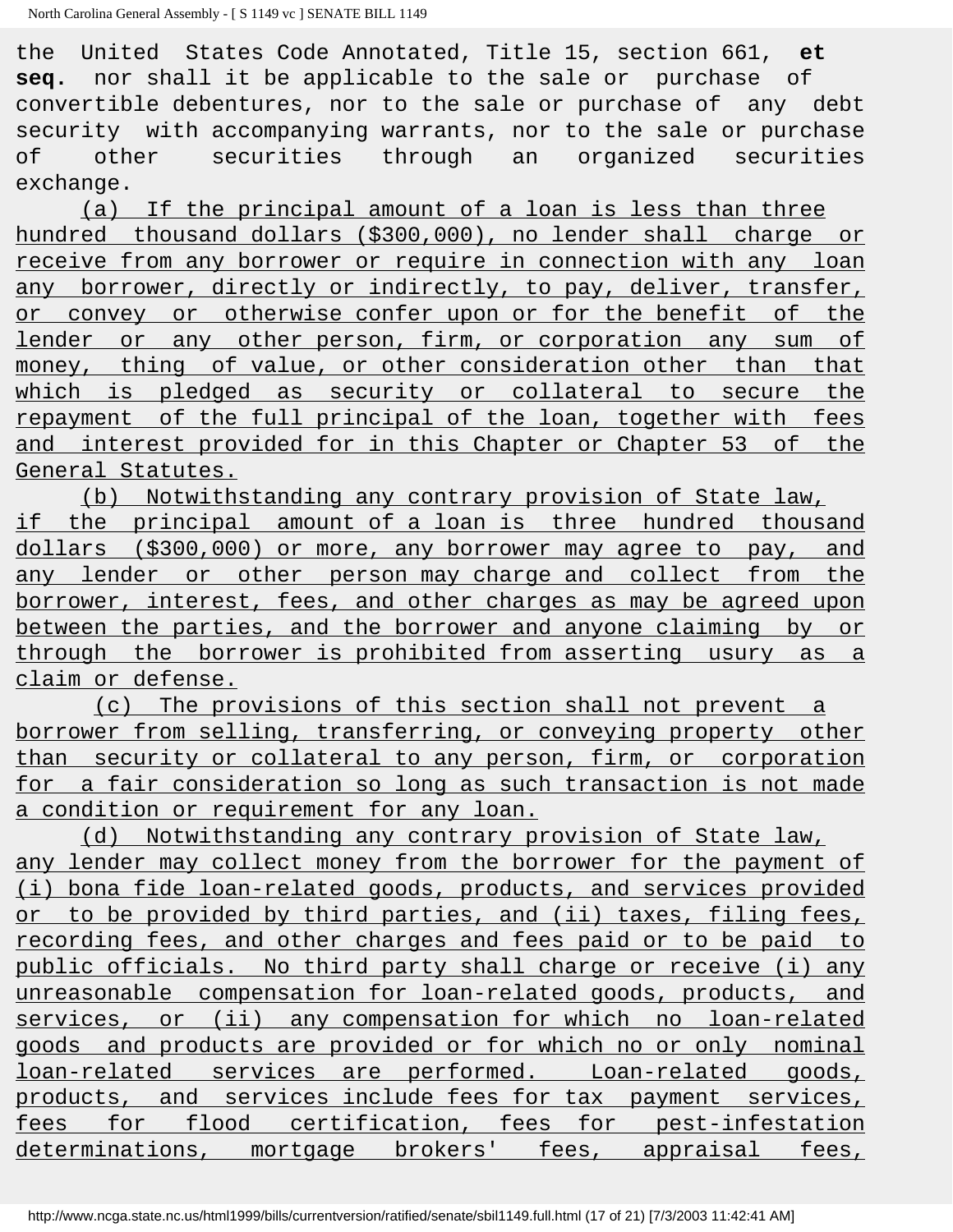inspection fees, environmental assessment fees, fees for credit report services, assessments, costs of upkeep, surveys, attorneys' fees, notary fees, escrow charges, and insurance premiums (including, for example, fire, title, life, accident and health, disability, unemployment, flood, and mortgage insurance).

 (e) Notwithstanding any contrary provision of State law, any lender may receive the proceeds from any insurance policies where loss occurs under the terms of such policies.

 (f) This section shall not be applicable to any corporation licensed as a `Small Business Investment Company' under the provisions of the United States Code Annotated, Title 15, section 66, et seq., nor shall it be applicable to the sale or purchase of convertible debentures, nor to the sale or purchase of any debt security with accompanying warrants, nor to the sale or purchase of other securities through an organized securities exchange."

 Section 5. Chapter 24 of the General Statutes is amended by adding a new section to read:

# **"§ 24-10.2. Consumer protections in certain home loans.**

 (a) For purposes of this section, the term `consumer home loan' shall mean a loan in which (i) the borrower is a natural person, (ii) the debt is incurred by the borrower primarily for personal, family, or household purposes, and (iii) the loan is secured by a mortgage or deed of trust upon real estate upon which there is located or there is to be located a structure or structures designed principally for occupancy of from one to four families which is or will be occupied by the borrower as the borrower's principal dwelling.

 (b) Notwithstanding the provisions of G.S. 58-57-35(b), it shall be unlawful for any lender in a consumer home loan to finance, directly or indirectly, any credit life, disability, or unemployment insurance, or any other life or health insurance premiums; provided, that insurance premiums calculated and paid on a monthly basis shall not be considered financed by the lender.

 (c) No lender may knowingly or intentionally engage in the unfair act or practice of `flipping' a consumer home loan. `Flipping' a consumer loan is the making of a consumer home loan to a borrower which refinances an existing consumer home loan when the new loan does not have reasonable, tangible net benefit to the borrower considering all of the circumstances, including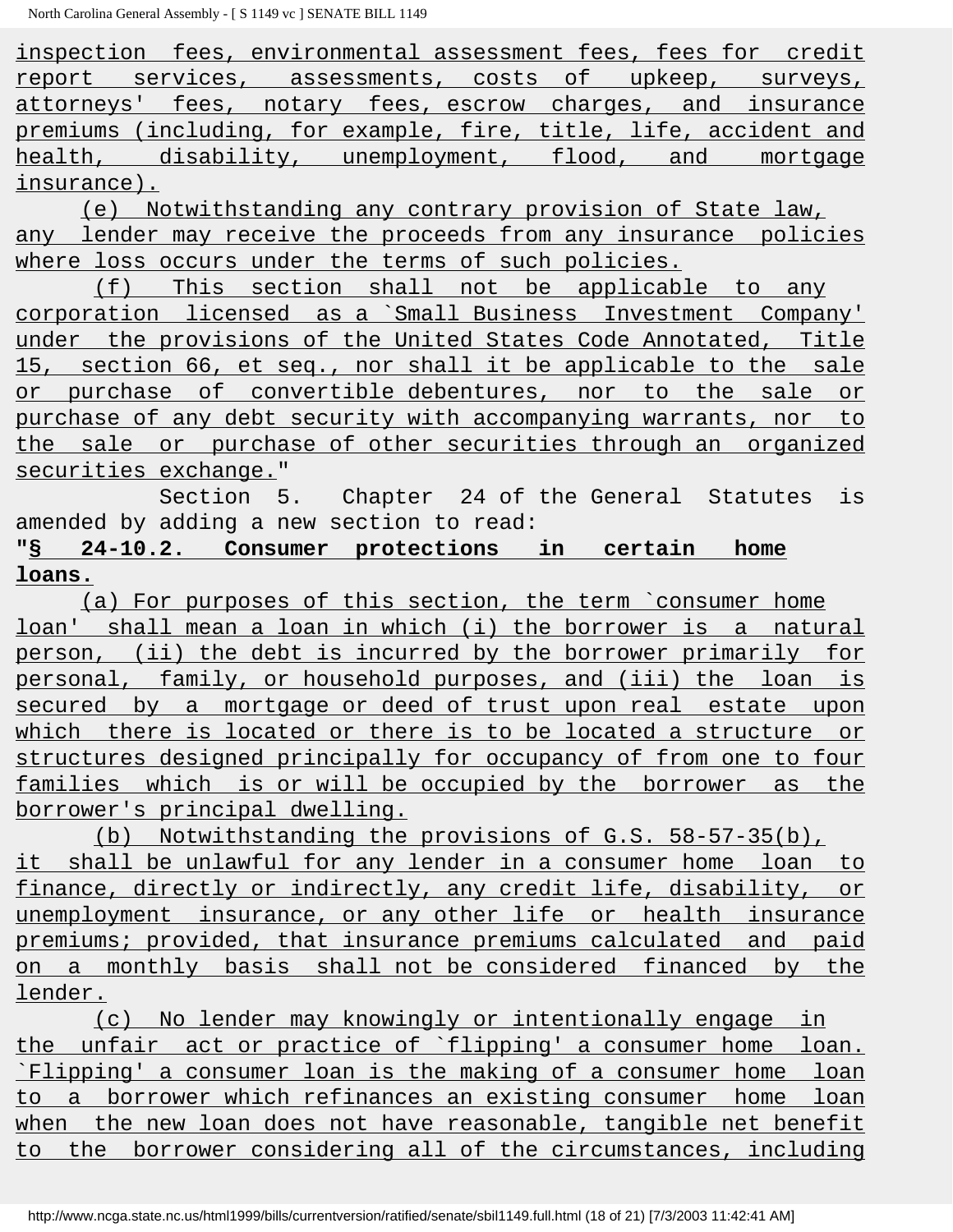the terms of both the new and refinanced loans, the cost of the new loan, and the borrower's circumstances. This provision shall apply regardless of whether the interest rate, points, fees, and charges paid or payable by the borrower in connection with the refinancing exceed those thresholds specified in G.S. 24-  $1.1E(a)(6)$ .

 (d) No lender shall recommend or encourage default on an existing loan or other debt prior to and in connection with the closing or planned closing of a consumer home loan that refinances all or any portion of such existing loan or debt.

 (e) The making of a consumer home loan which violates the provisions of this section is hereby declared usurious in violation of the provisions of this Chapter and unlawful as an unfair or deceptive act or practice in or affecting commerce in violation of the provisions of G.S. 75-1.1. The Attorney General, the Commissioner of Banks, or any party to a consumer home loan may enforce the provisions of this section. Any person seeking damages or penalties under the provisions of this section may recover damages under either this Chapter or Chapter 75, but not both.

 (f) In any suit instituted by a borrower who alleges that the defendant violated this section, the presiding judge may, in the judge's discretion, allow reasonable attorneys' fees to the attorney representing the prevailing party, such attorneys' fees to be taxed as a part of the court costs and payable by the losing party, upon a finding by the presiding judge that:

 (1) The party charged with the violation has willfully engaged in the act or practice, and there was unwarranted refusal by such party to fully resolve the matter which constitutes the basis of such suit; or

 (2) The party instituting the action knew, or should have known, that the action was frivolous and malicious.

 (g) This section establishes specific consumer protections in consumer home loans in addition to other consumer protections that may be otherwise available by law."

 Section 6. Of the funds appropriated to the Department of Justice for the 1999-2000 fiscal year, the sum of one hundred thousand dollars (\$100,000) may be used to develop and implement a program of consumer counseling or awareness designed to inform the public about the methods by which predatory lenders impose unconscionable and noncompetitive fees and charges as part of complex home mortgage transactions, to protect the public from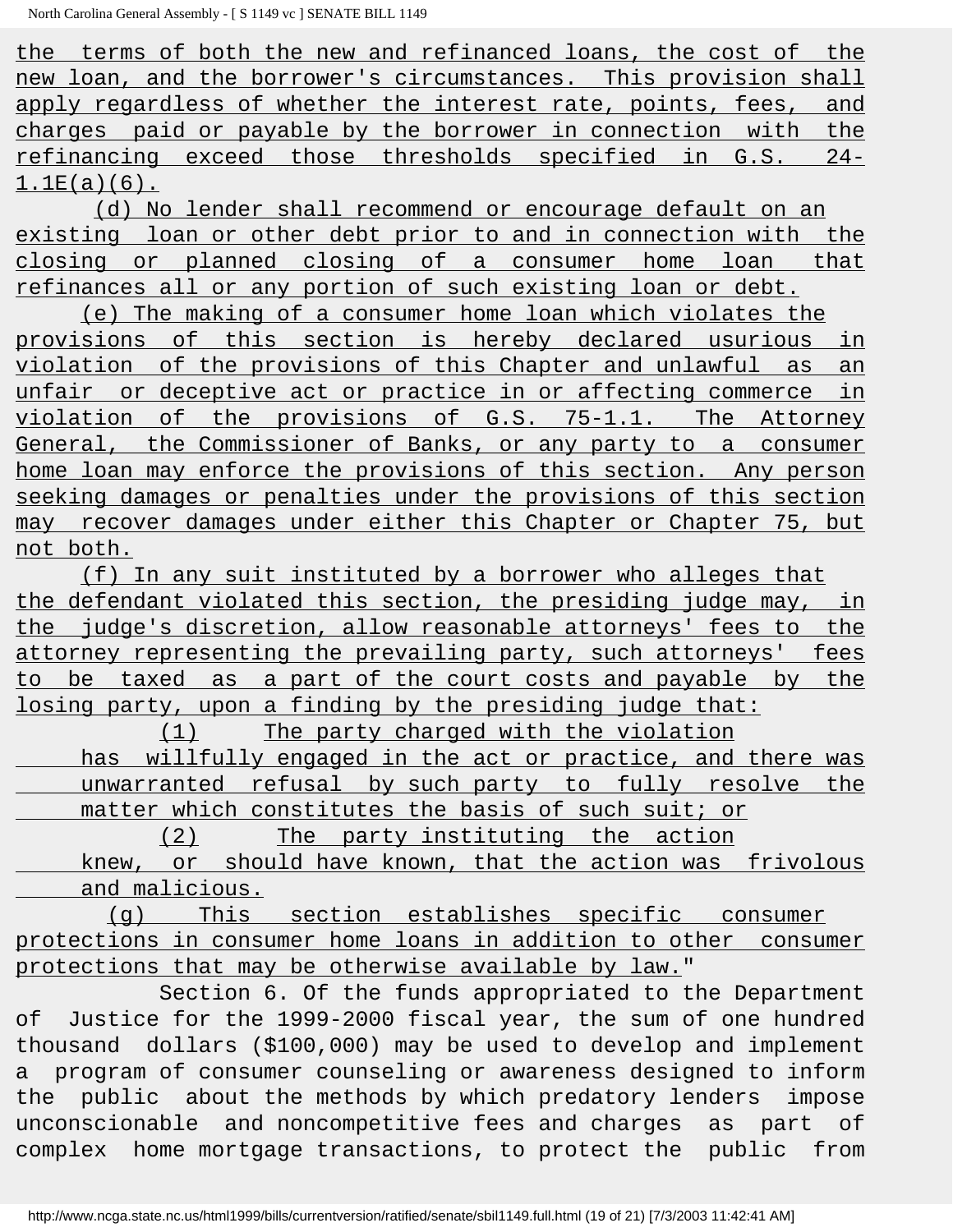incurring such fees and charges, and otherwise to encourage the informed and responsible use of credit.

 Section 7. The Legislative Research Commission shall study the implementation and enforcement of this act including:

 (1) Whether the provisions of this act have a measurable effect on the availability of credit in the State;

 (2) Whether the act is successfully reducing the predatory lending practices proscribed by the act; and

 (3) Whether there are specific circumstances in which consumers would benefit from permitting a lender to finance credit insurance premiums, which practice is prohibited by G.S. 24-10.2(b).

 The Commission shall report their findings and recommendations on the issue of financing credit insurance premiums to the 2000 Regular Session of the 1999 General Assembly. The Commission may report their findings and recommendations to the 2001 General Assembly and shall make a final report to the 2002 Regular Session of the 2001 General Assembly.

 Section 8. Section 2 of this act and G.S. 24-10.2(b), as enacted in Section 5 of this act, become effective July 1, 2000, and apply to loans made or entered into on or after that date. Section 6 of this act becomes effective July 1, 1999. Section 7 of this act is effective when this act becomes law. The remainder of this act becomes effective October 1, 1999, and applies to loans made or entered into, payments deferred, and loans modified, renewed, extended, or amended on or after that date.

 In the General Assembly read three times and ratified this the 15th day of July, 1999.

- s/ Dennis A. Wicker President of the Senate
- s/ James B. Black Speaker of the House of Representatives
- s/ James B. Hunt, Jr. Governor